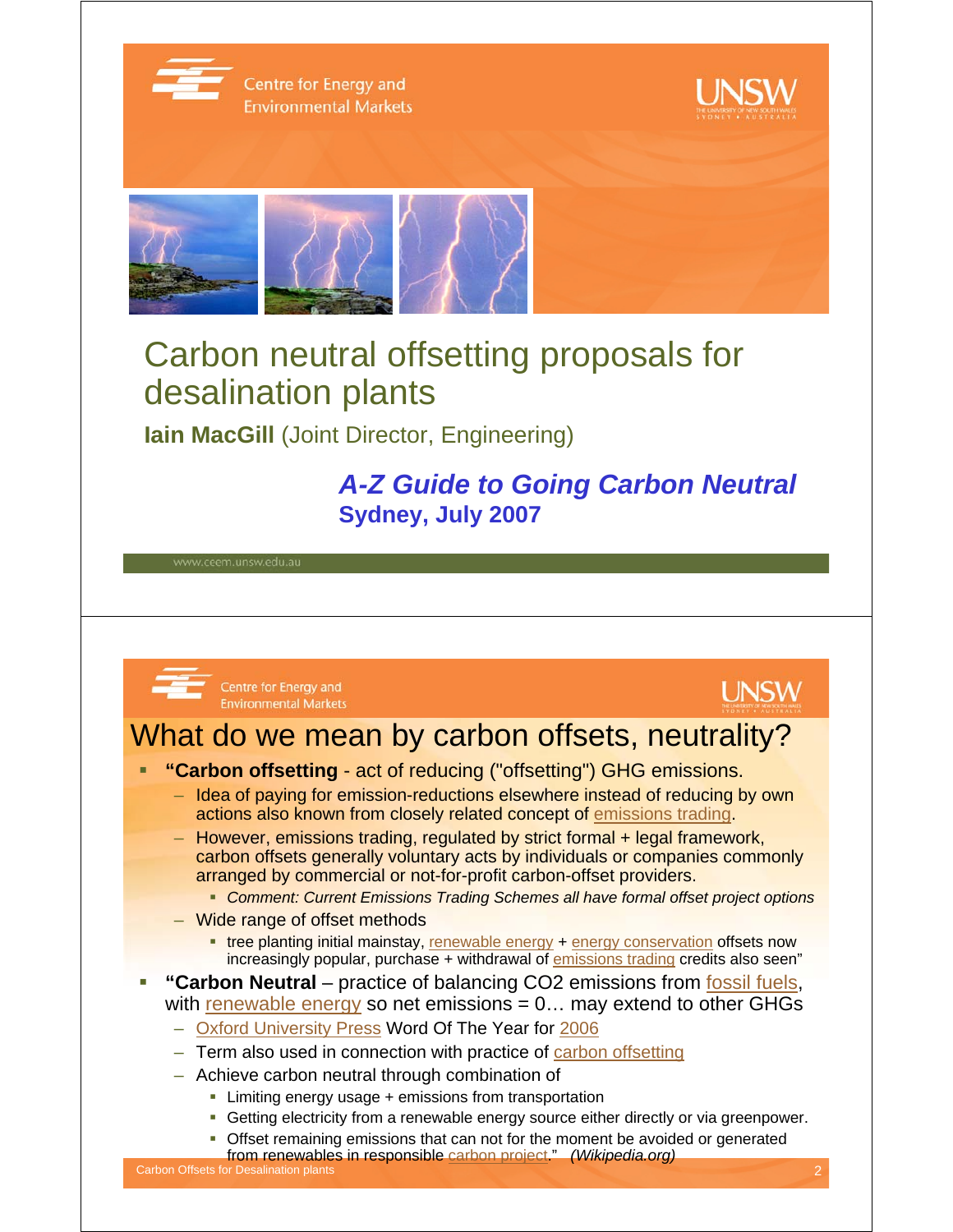

#### **Table SPM.5:** Characteristics of post-TAR stabilization scenarios [Table TS 2, 3.10]<sup>a)</sup>

#### (FAR WGIII, 2007)

| Category | Radiative<br>Forcing | CO <sub>2</sub><br>Concentration <sup>c)</sup> | $CO2$ -eq<br>Concentration <sup>c)</sup> | Global mean<br>temperature increase<br>above pre-industrial at<br>equilibrium, using<br>"best estimate"<br>climate sensitivity <sup>b)</sup> , $c$ ) | Peaking year<br>for $CO2$<br>emissions <sup>a</sup> | Change in<br>global $CO2$<br>emissions in<br>$2050\,(% of$<br>2000<br>emissions) $^{(d)}$ | No. of<br>assessed<br>scenarios |
|----------|----------------------|------------------------------------------------|------------------------------------------|------------------------------------------------------------------------------------------------------------------------------------------------------|-----------------------------------------------------|-------------------------------------------------------------------------------------------|---------------------------------|
|          | $(W/m^2)$            | (ppm)                                          | (ppm)                                    | (°C)                                                                                                                                                 | (year)                                              | (%)                                                                                       |                                 |
|          | $2.5 - 3.0$          | $350 - 400$                                    | $445 - 490$                              | $2.0 - 2.4$                                                                                                                                          | $2000 - 2015$                                       | $-85$ to $-50$                                                                            |                                 |
|          | $3.0 - 3.5$          | $400 - 440$                                    | $490 - 535$                              | $2.4 - 2.8$                                                                                                                                          | $2000 - 2020$                                       | $-60$ to $-30$                                                                            | 18                              |
| Ш        | $3.5 - 4.0$          | $440 - 485$                                    | $535 - 590$                              | $2.8 - 3.2$                                                                                                                                          | $2010 - 2030$                                       | $-30$ to $+5$                                                                             | 21                              |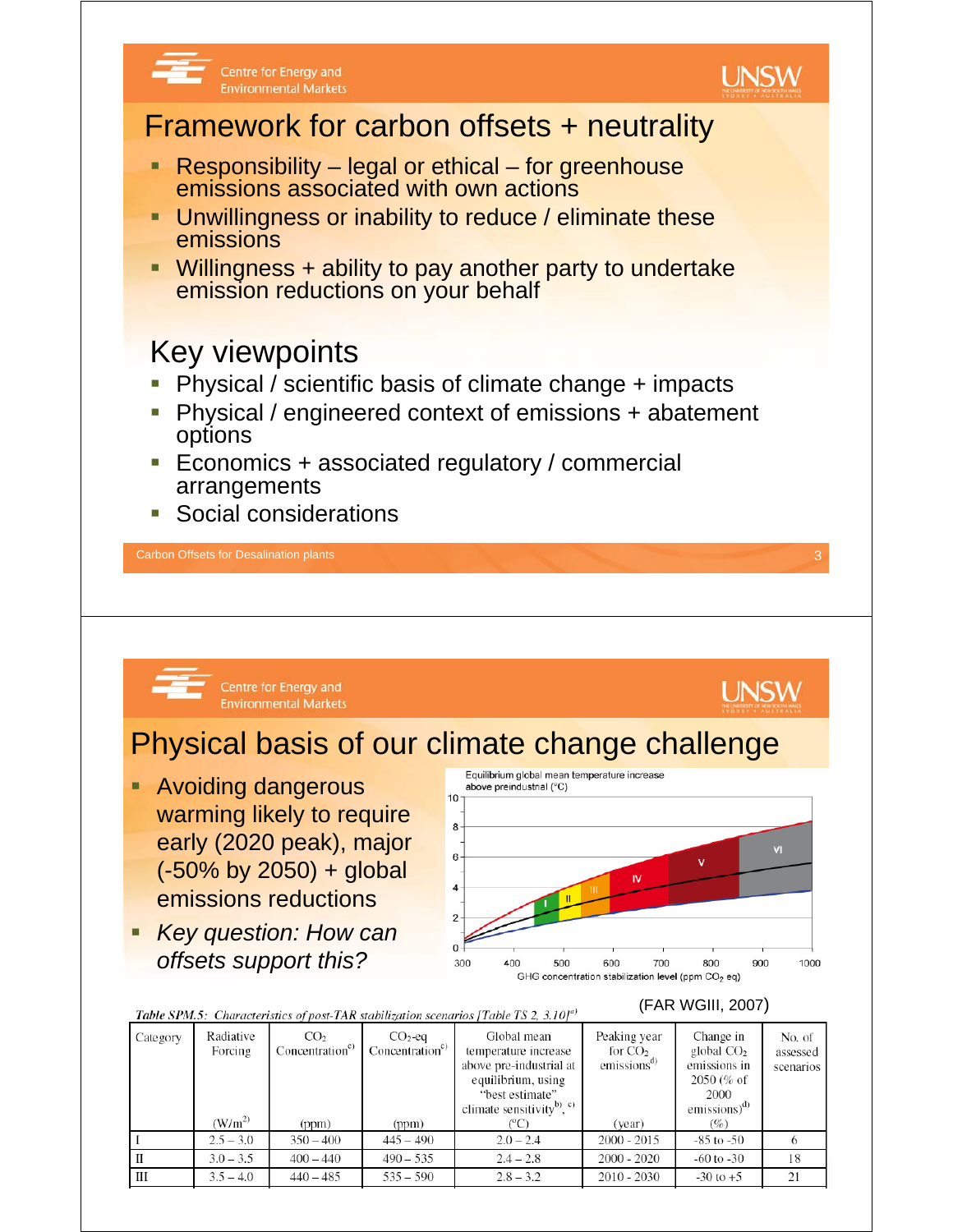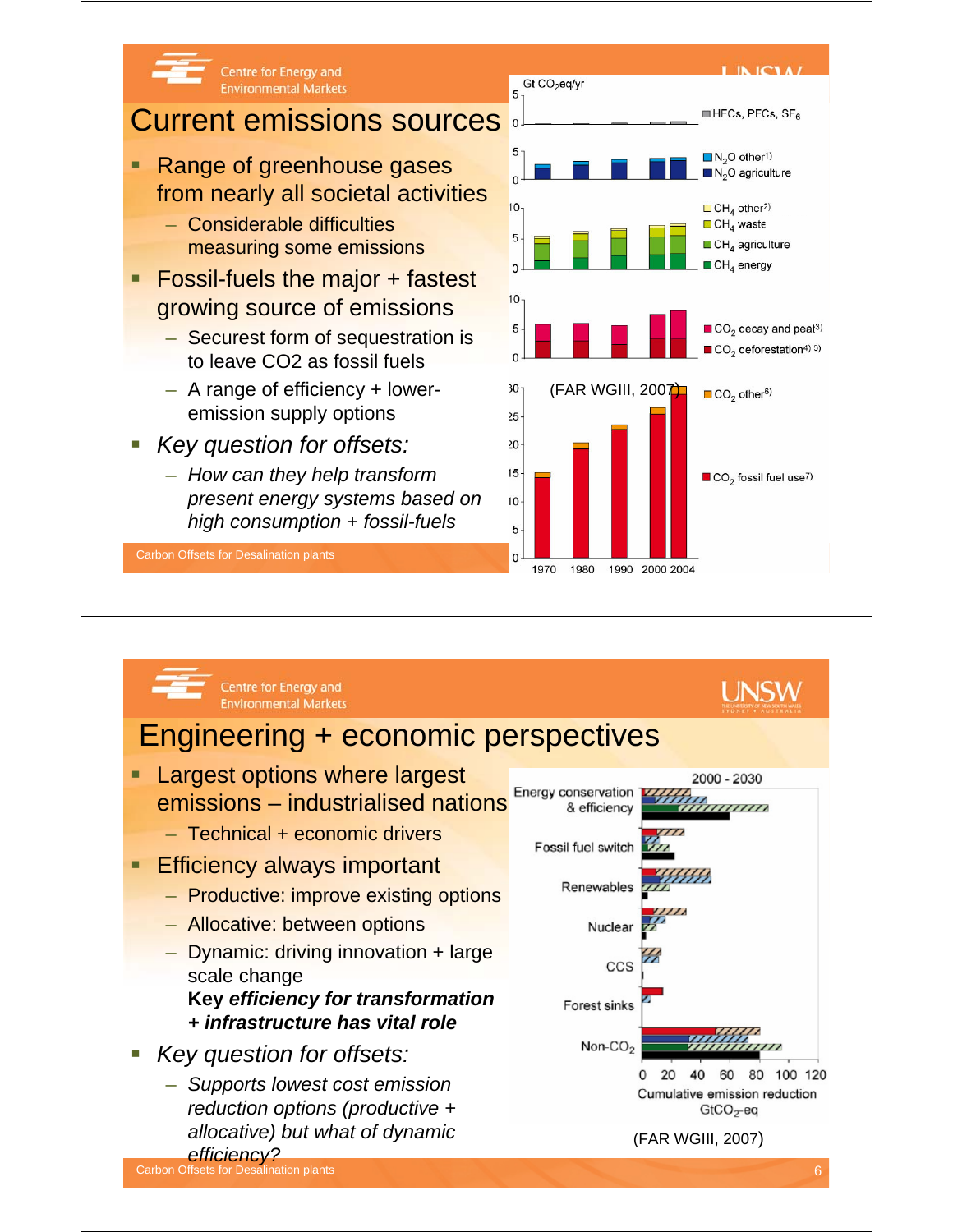

# Economic + commercial perspectives

- Timing of abatement, risk + fungibility all critical
- Competition includes gaming rules as well as playing them
	- Risk of 'market for lemons' if social + regulatory context not right
- *Questions for offsets?*

Centre for Energy and

**Environmental Markets** 

– *Do offsetting activities represent fungible, time + risk equivalent emission reductions compared with emission activities being offset?*



Physical, measurable emissions from fossilfuel consumption



Estimated net CO2 fluxes from select ecosystems over time



**News Article** 

Hypothetical estimates of emission reductions from counter-factual BAU baselines

Carbon Offsets for Desalination plants 7

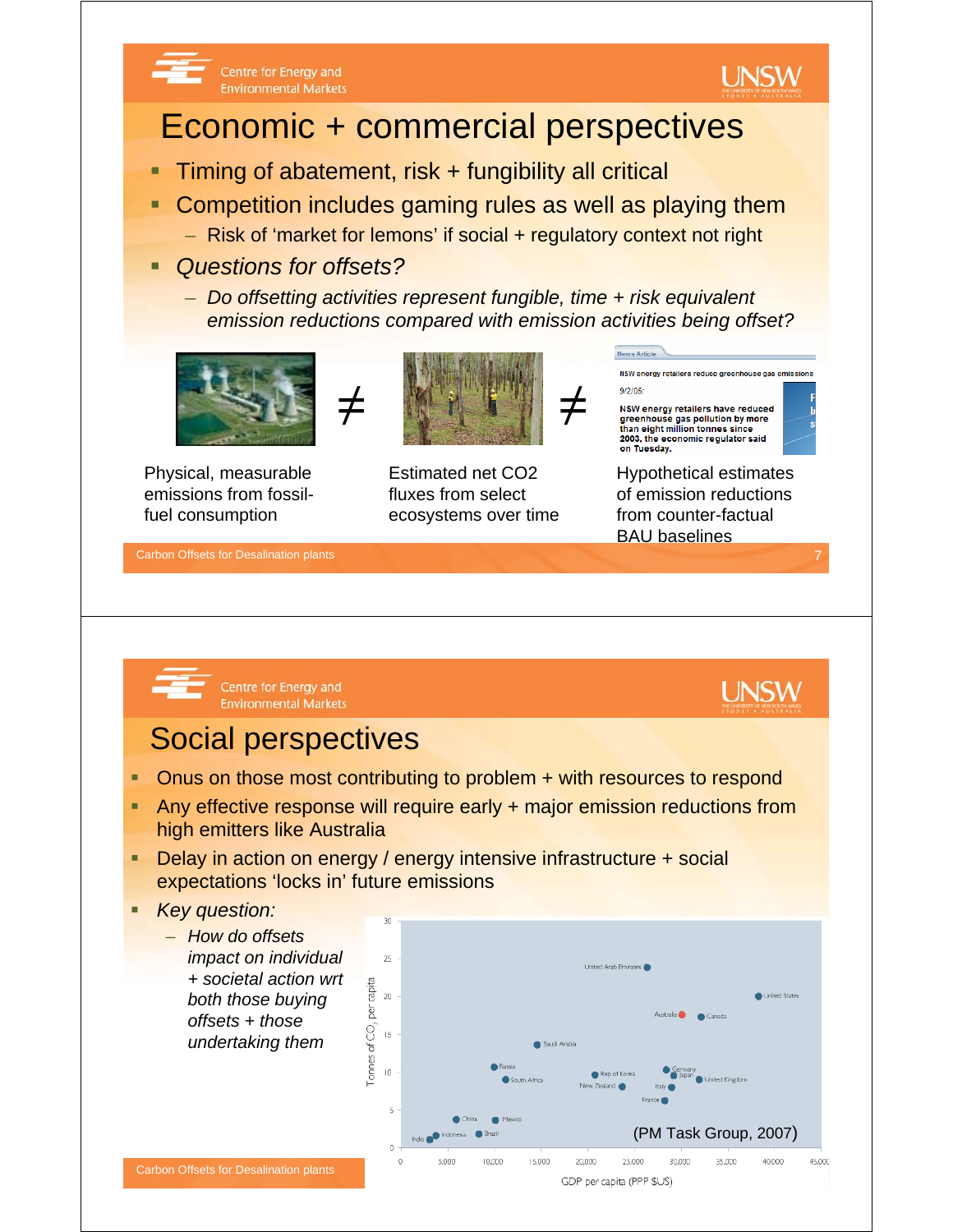

#### Centre for Energy and **Environmental Markets**

## Key issues for infrastructure industries

- Definition: *set of interconnected structural elements that provide framework supporting an entire structure*
- Key infrastructure industries incl. transport, electricity, **water**
- **Characteristics** 
	- Structural elements of economy that **enable** production + consumption of particular products or services
	- Provides organizing structure + support for system it serves
	- Often capital intensive with long asset lives
	- Often **essential** + have **natural monopoly** elements
- Decisions regarding essential natural monopoly infrastructure
	- key to transforming energy demand + supply to meet climate challenges
	- Need to be made at societal level

Carbon Offsets for Desalination plants 9

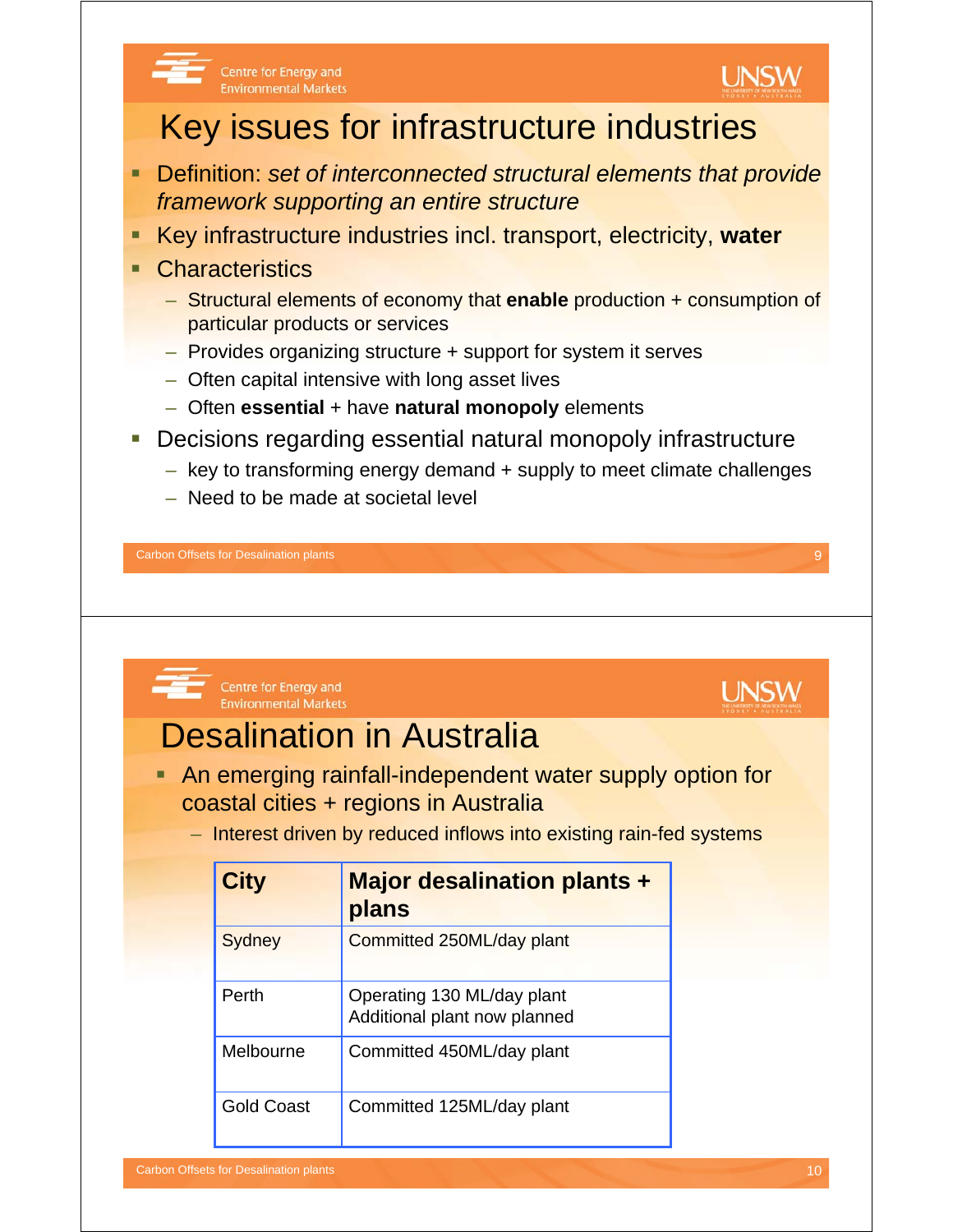



**UNSW** 

### A possible connection to climate change?

#### **Perhaps…**

– "As a result of reduced precipitation and increased evaporation, water security problems are projected to intensify by 2030 in southern and eastern Australia – The region has substantial adaptive capacity due to well-developed economies and

scientific and technical capabilities, but there are considerable constraints to implementation and major challenges from .. extreme events. (IPCC FAR WGII, 2007)

### **However considerable uncertainty (CSIRO State Scenarios, 2006)**

| <b>Feature</b>                                                                         | <b>Low Global Warming Scenario</b>   |                              | <b>High Global Warming Scenario</b>      |                                  |    |  |
|----------------------------------------------------------------------------------------|--------------------------------------|------------------------------|------------------------------------------|----------------------------------|----|--|
|                                                                                        | <b>Estimate of</b>                   | <b>Uncertainty</b>           | <b>Estimate of</b>                       | <b>Uncertainty</b>               |    |  |
|                                                                                        | Change                               |                              | Change                                   |                                  |    |  |
| Annual average temperature                                                             | $+0.6^{\circ}$ C                     | ±0.2°C                       | $+1.3^{\circ}$ C                         | $\pm 0.6^{\circ}$ C              |    |  |
| Average sea level                                                                      | $+3cm$                               |                              | $+17cm$                                  |                                  |    |  |
| Annual average rainfall                                                                | 0%                                   | ±6.5%                        | 0%                                       | ±15%                             |    |  |
| Seasonal average rainfall<br>Summer<br>Autumn<br>Winter<br>Spring                      | $+1.5%$<br>$+1.5%$<br>$-3%$<br>$-3%$ | ±8%<br>±8%<br>±6.5%<br>±6.5% | $+3.5%$<br>$+3.5%$<br>$-7.5%$<br>$-7.5%$ | ±18.5%<br>±18.5%<br>±15%<br>±15% |    |  |
| Annual average potential evaporation                                                   | $+2.4%$                              | ±1.9%                        | $+5.6%$                                  | ±4.4%                            |    |  |
| Annual average number of hot days (>35 °C)                                             | +1 day                               |                              | +25 days                                 |                                  |    |  |
| Annual average number of cold nights (<0°C)                                            | -5 day                               |                              | -30 days                                 |                                  |    |  |
| Annual average number of very high and<br>extreme forest fire danger days <sup>b</sup> | +1 day                               |                              | $+10$ days                               |                                  |    |  |
| Extreme daily rainfall intensity (1 in 20 year event) <sup>c</sup>                     | 0%                                   |                              | +6% (east)<br>-5% [west]                 |                                  |    |  |
| Carbon OlCarbon dioxide concentration                                                  | $+73$ ppm                            |                              | $+102$ ppm                               |                                  | 11 |  |



Centre for Energy and **Environmental Markets** 

## Desalination is energy intensive

- **Uses significantly more energy** than most existing systems
- **Largely electricity + Australia has** one of world's most emissions intensive electricity industries
- **Almost invariably grid-connected**
- **Plants represent significant** additional loads + hence emissions (although depends on operating duty)

(Knights, MacGill & Passey, 2007)

| <b>Water Supply Option</b>                                    | <b>Energy Use</b><br>(kWh/kL) |
|---------------------------------------------------------------|-------------------------------|
| Warragamba storage and pipe<br>network                        | 0.25                          |
| Residential greenfield<br>wastewater reuse                    | 1.2                           |
| Large scale indirect potable<br>wastewater                    | $2.8 - 3.8$                   |
| <b>Desalination</b>                                           | 5.4                           |
| <b>Residential Indoor Retrofit</b><br>(reduces hot water use) | -33                           |

|                                   | <b>Energy User Type</b>                       | <b>Estimated Annual Energy Use</b>           |  |  |
|-----------------------------------|-----------------------------------------------|----------------------------------------------|--|--|
|                                   | Proposed Tugun Desalination Plant             | 203 GWh/a (100 % capacity)                   |  |  |
|                                   | Coal mine                                     | 100 - 200 GWh/a#                             |  |  |
|                                   | Major Road Tunnel Infrastructure              | 35 - 45 GWh/a                                |  |  |
|                                   | Major hotel / resort                          | $10 - 15$ GWh/a <sup>#</sup>                 |  |  |
|                                   | University campus                             | $5 - 10$ GWh/a <sup>#</sup>                  |  |  |
|                                   | Large shopping centre                         | 5-10 GWh/a <sup>#</sup> (GCD Alliance, 2006) |  |  |
|                                   | Large high rise unit complex                  | $5 - 10$ GWh/a <sup>#</sup>                  |  |  |
| Carbon Offsets for Desalination p | Theme park                                    | $1 - 5$ GWh/a <sup>#</sup>                   |  |  |
|                                   | # Ultra-Systems Technology Pty Limited (2005) |                                              |  |  |
|                                   |                                               |                                              |  |  |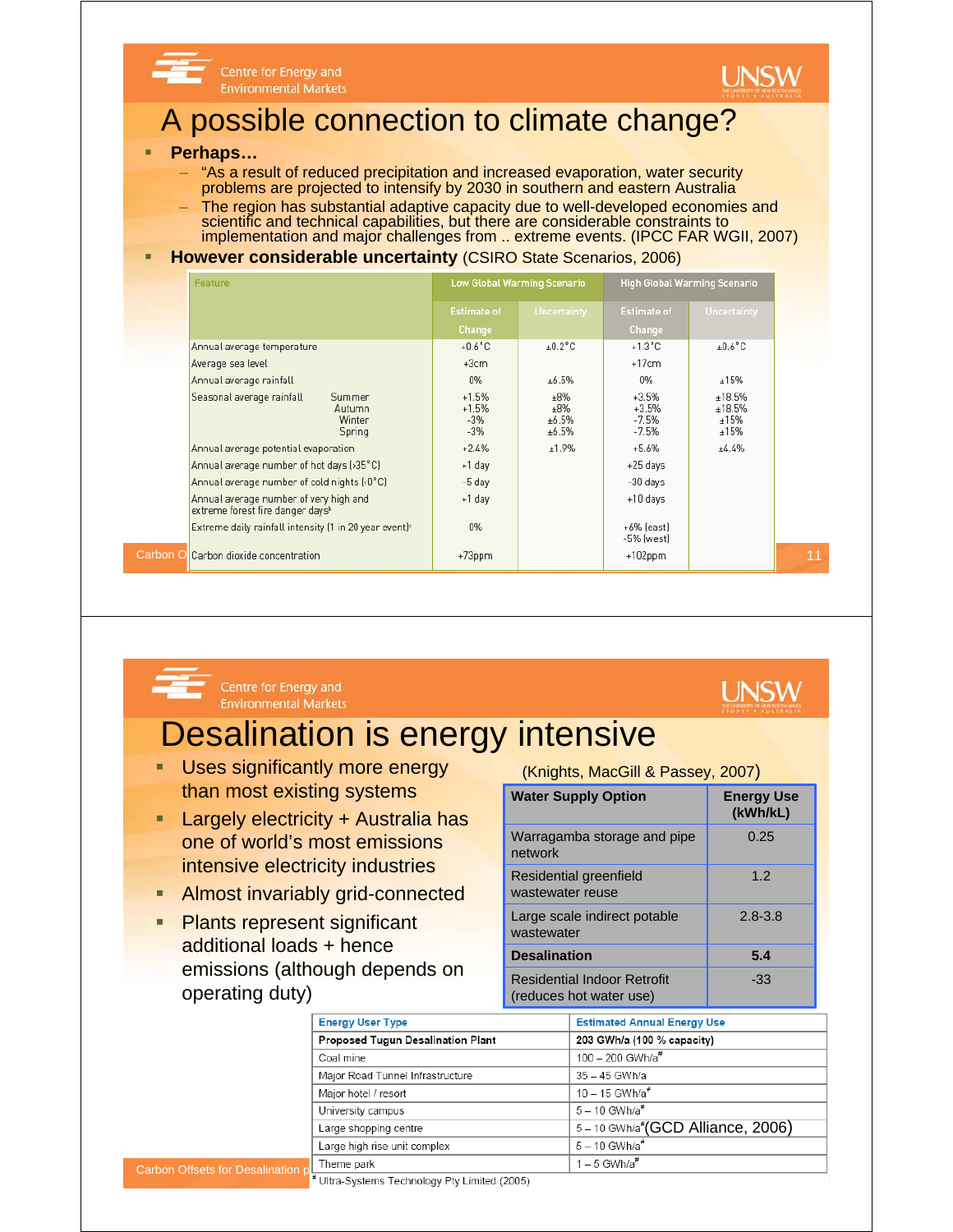

Centre for Energy and **Environmental Markets** 

## Offsets for desalination plant emissions

- Social + hence political pressure to offset emissions
	- Chosen response to drought potentially linked with climate change is major energy-intensive infrastructure with high associated emissions
	- => All constructed / planned desal plants have associated offset arrangements in place / proposed / under evaluation *Note that not reducing emissions, just avoiding increasing them*
	- Actual emissions can difficult to estimate
		- **Uncertain duty cycle depending on rainfall**
		- Connected to major grids with varied generation sources + dispatch
- A range of possible offset options market-based, informal
	- **Renewable Energy:** MRET, VRET, NSW RET, Accredited Green Power, Non-accredited Greenpower, project specific
	- 'Baseline + Credit' Emissions Reduction Scheme: CDM, NSW GGAS
	- Low-emission generation: QLD 13% Gas Scheme, project specific

– Other possible offsets: eg. Greenhouse Friendly, commercial offset firm

**Carbon Offsets for Desalination plants** 13

Centre for Energy and **Environmental Markets** 

## Offsetting desal through carbon trading schemes

- eg. NSW GGAS, Kyoto CDM
	- Trade in notional emissions reductions (tCO2 avoided)
		- **Project additionality counter-factual but vital to credibility**
		- *GGAS doesn't formally test additionality*
	- Include low-emission generation, industrial projects, energy efficiency + sequestration *(not in CDM yet)*
- Potential offsets role in action on climate change
	- *Support early reductions from fossil fuels + drive dynamic efficiencies? Fungible, time + risk equivalent reductions c.f. emission activities*?
		- Some projects but many not energy-related + less secure (eg. tree planting), represent relatively minor changes from BAU (eg. more efficient coal plant),
		- Some projects clearly not additional, lack credibility  $-$  risk market for lemons
	- *How do offsets impact on individual + societal action wrt buyers + sellers*
		- Credibility + integrity issues, windfall profits risk loss of public support



**UNSW**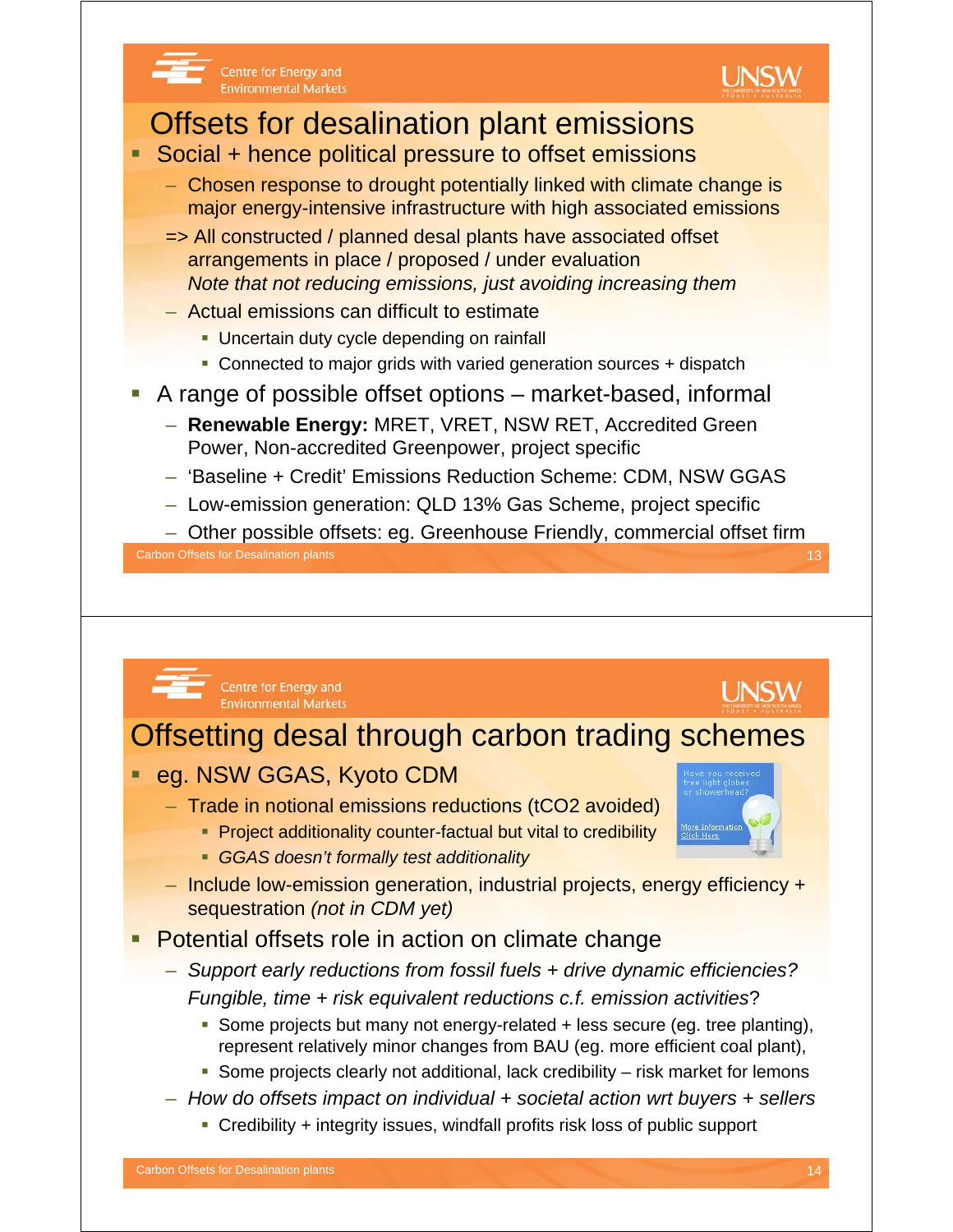

- Western Power's grid…and will draw out the equivalent amount of electricity from the grid on an annual basis"
- **However,**

### – **RECs purchased by Western Power for MRET obligations**

- => questionable additionality for renewable energy 'powering' plant
- A more credible + robust approach
- 100% Accredited Green Power or specific project separate to any mandatory scheme

Carbon Offsets for Desalination plants 16